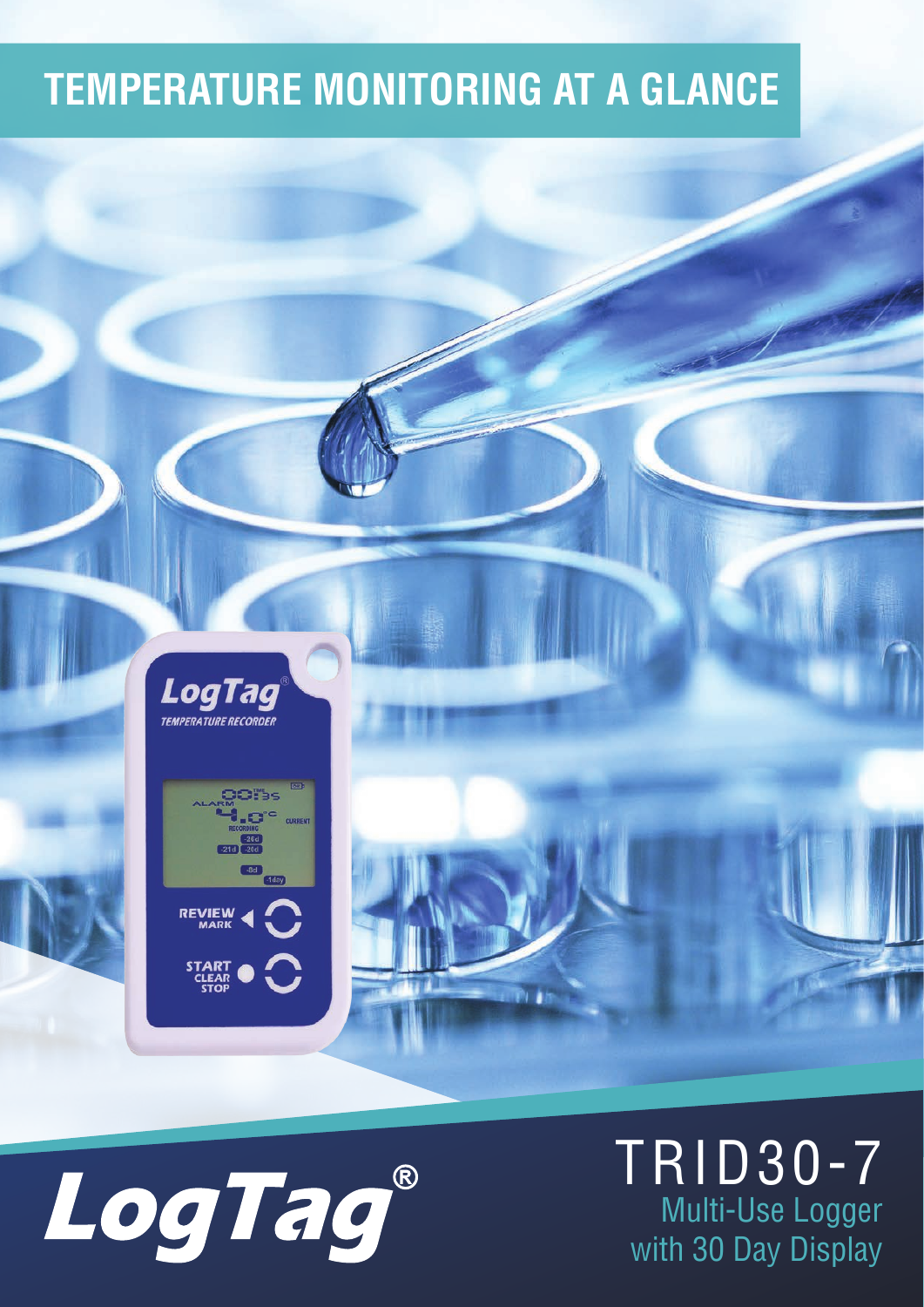

The LogTag<sup>®</sup> TRID30-7 temperature recorder features a display together with a data logging function storing up to 7770 temperature readings.

Statistical temperature and duration readings for up to 30 days can be reviewed on the display.

During recording, the visual display of the current temperature (of the most recent reading) and previous alarms is an important feature in "static" applications such as cool rooms and refrigerators.

### Accessories





Protective Enclosure Not Included



LTI-HID Not Included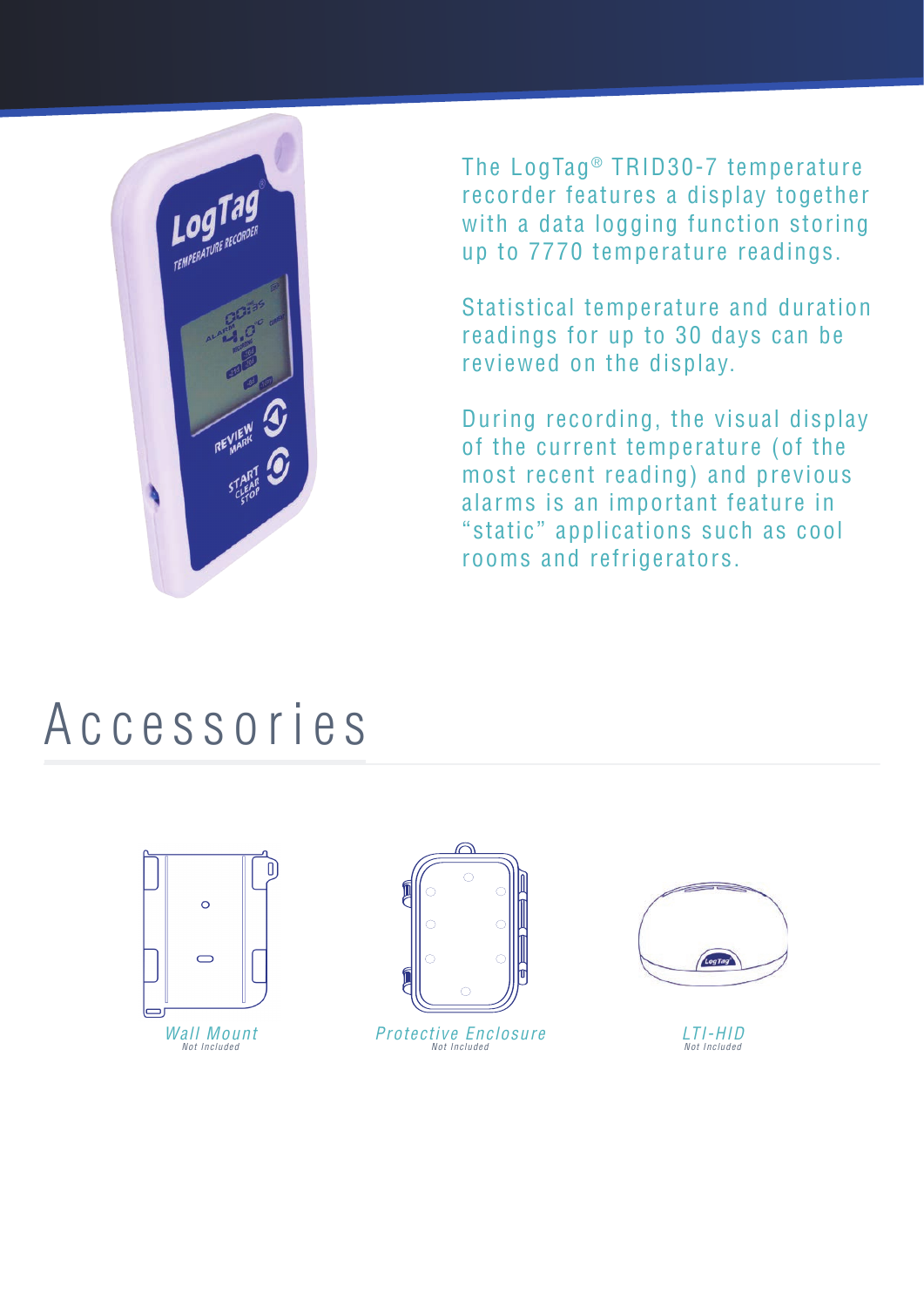## Features

Up to 7,770 sets of recordings - enough memory for 53 days at 10min logging



A real time clock provides date/ time stamps for each temperature reading.



Push-to-start button with optional delay or a specific time & date.



Industry best download time - less than 5 seconds for full memory.



User configuration for alert settings, logging interval, trip duration etc.



Inspections can be recorded at the push of a button.



Fixed battery of 1 year storage, followed by 2 years of operation. Replaceable battery of 1 year storage, followed by 1 year of operation (Refer to specifications table).



Records temperature from -30°C to  $+60^{\circ}$ C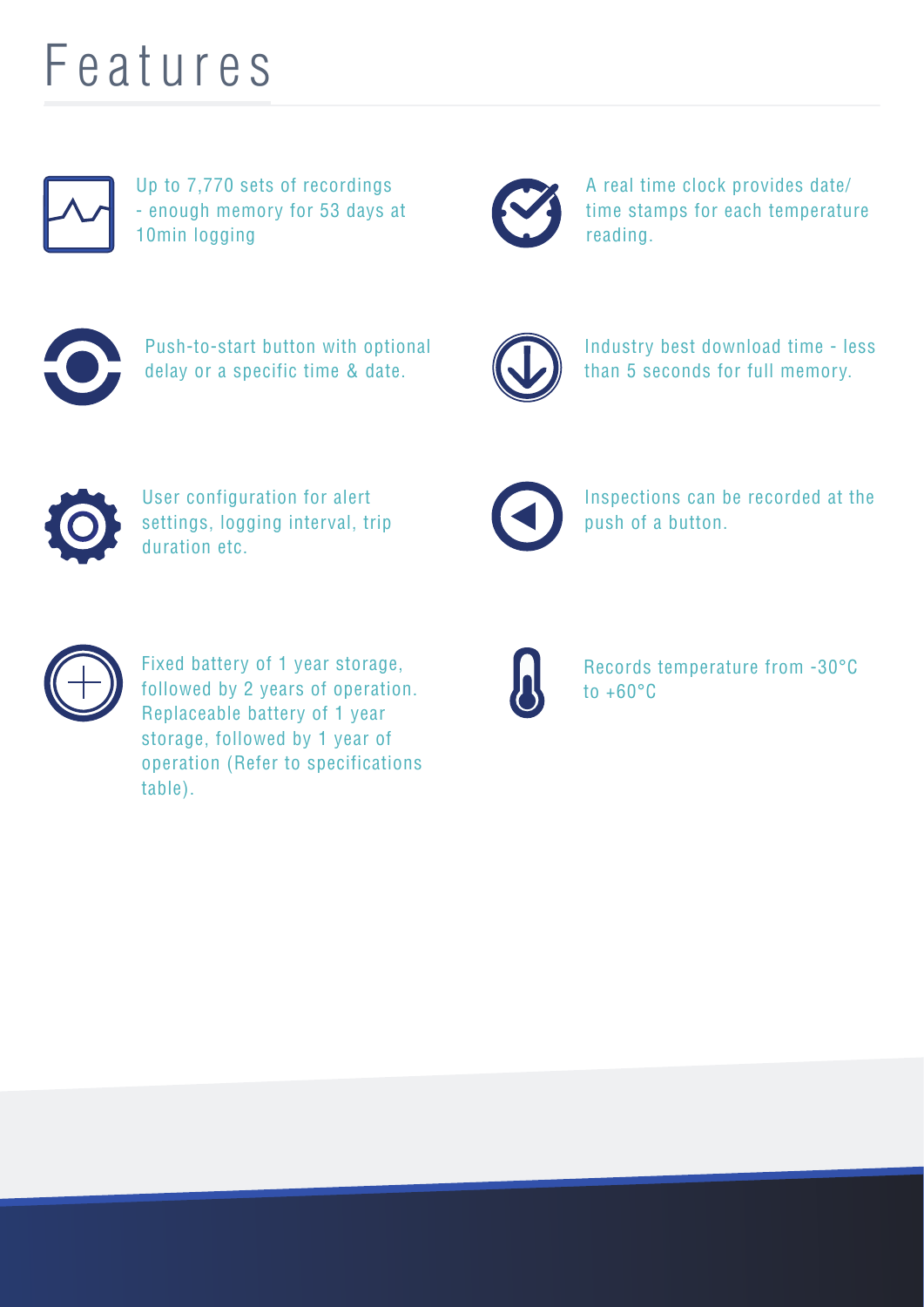# Applications





Laboratories **Vaccine Transport** 



Transportation Cold Room